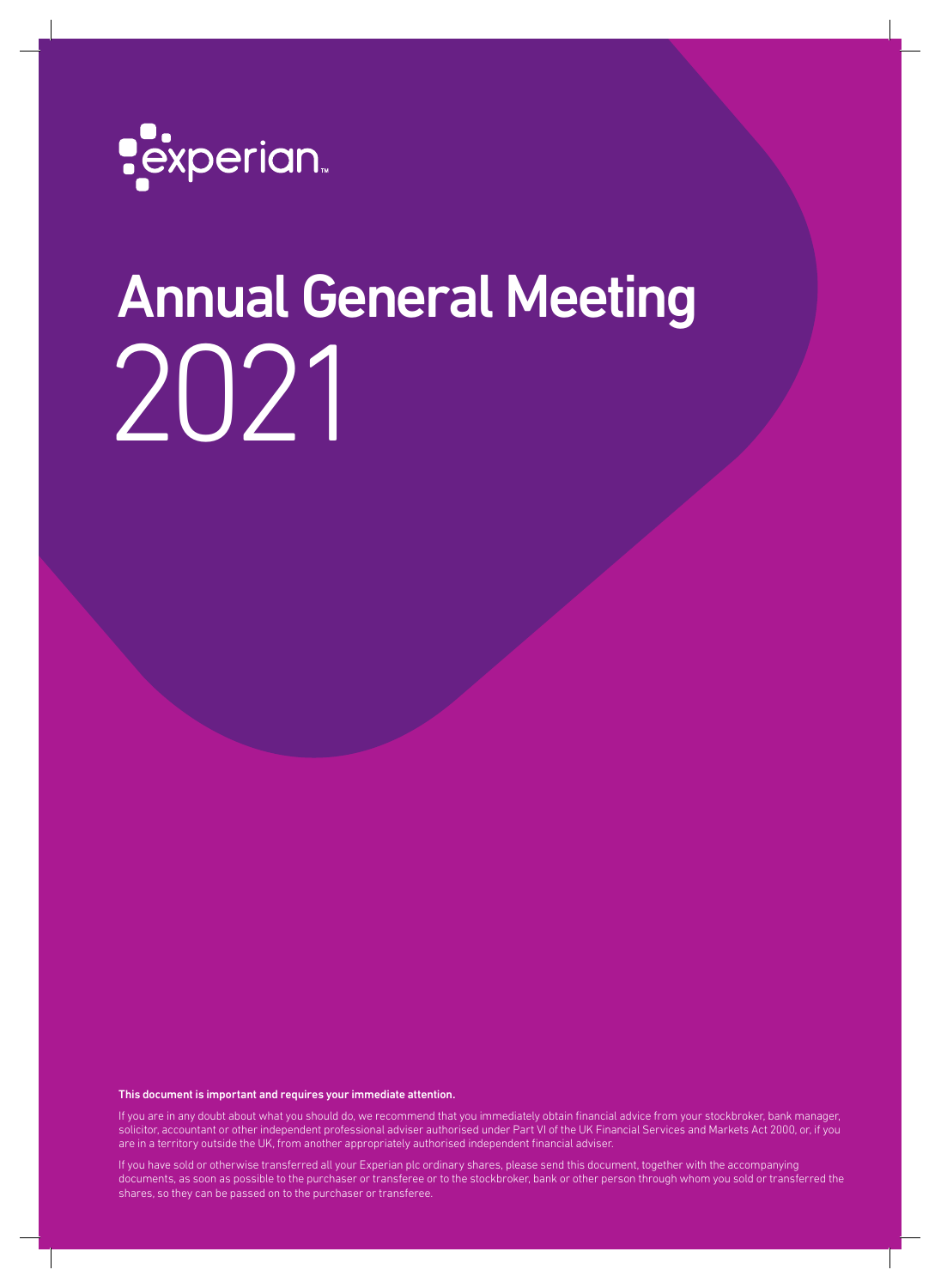## **Highlights**

∕⊗

"Experian delivered a strong performance this year, even as the world faced the testing times posed by the COVID-19 pandemic. Total revenue growth for the year was 7% and organic revenue growth was 4%, while Q4 organic revenue growth of 5% was at the top end of our guidance range.

"We have again shown Experian's resilience in the face of external shocks, which is due to the diversity of our portfolio and our successful innovation-led investments in new opportunities. We are off to a strong start to FY22 and expect Q1 organic revenue growth in the range of 15-20% which gives us every confidence of another successful year ahead. For the year, we expect organic revenue growth in the range of 7-9%, total revenue growth of 11-13% and strong EBIT margin accretion, all at constant currency.

"I want to pay tribute to my Experian colleagues whose incredible hard work and commitment this year has steered our business successfully through challenging times. FY21 was a year when we unlocked the power of data for consumers, clients and communities across the world, using our skills and capabilities to help governments and societies to respond to the crisis, hospitals to marshal resources, governments to support businesses, and charities to care for the most vulnerable. Data will also be a key driver of economic growth as the recovery gathers pace and we will be a leading champion in using data to create a better tomorrow."

Brian Cassin Chief Executive Officer

### Financial highlights

| Growth % at<br>actual rates | Growth % at<br>constant rates | <b>Benchmark</b>                       | Growth % at<br>actual rates | Growth % at<br>constant rates |
|-----------------------------|-------------------------------|----------------------------------------|-----------------------------|-------------------------------|
|                             | $+6%$                         | Revenue - ongoing<br><b>activities</b> |                             |                               |
|                             |                               | US\$5,357m<br>(2020: US\$5,161m)       | $+4%$                       | $+7%$                         |
|                             |                               | Benchmark EBIT <sup>1</sup>            |                             |                               |
| $0\%$                       | $+4%$                         | US\$1,385m<br>(2020: US\$1.386m)       | $0\%$                       | $+3%$                         |
| $+14%$                      | $+6%$                         | <b>Benchmark profit</b>                | $+1\%$                      | $+5%$                         |
|                             |                               | US\$1,265m<br>(2020: US\$1.255m)       |                             |                               |
|                             |                               | <b>Benchmark EPS</b>                   |                             |                               |
| $+18%$                      | $+5%$                         | Use 103.1<br>(2020: USc103.0)          | 0%                          | $+4%$                         |
|                             | $+4%$                         |                                        | before tax                  |                               |

1 From ongoing activities.

The 2020 financial highlights have been restated following the reclassification of our Consumer Services business in Latin America to the Consumer Services business segment. See note 9 to the Group financial statements for further detail.

See note 6 to the Group financial statements on page 160 of the Experian Annual Report 2021 for definitions of non-GAAP measures.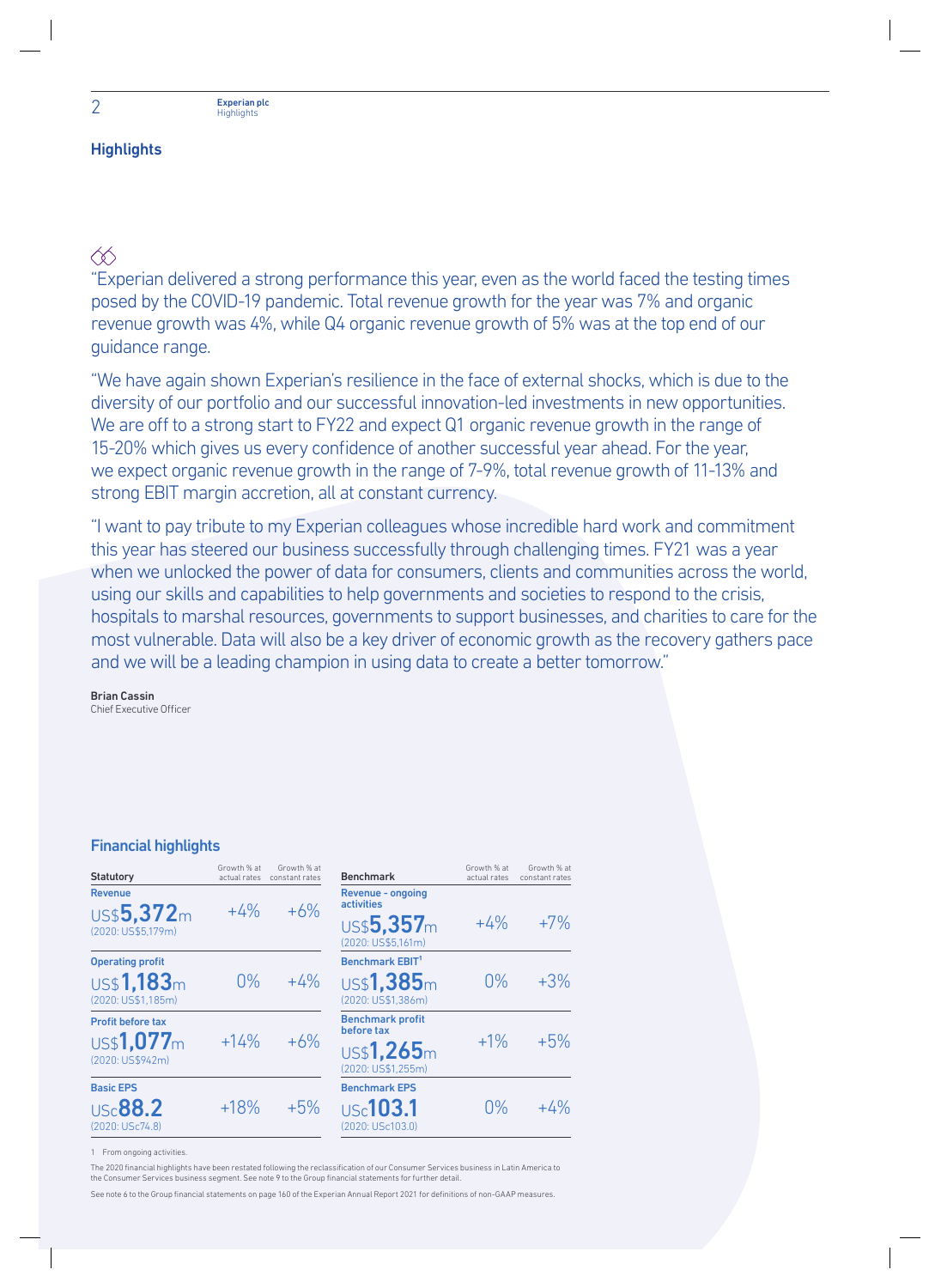# 3 Experian plc Letter from the Chairman

#### Letter from the Chairman

# 11 June 2021 To holders of ordinary shares



# Dear Shareholder

#### **Annual General Meeting: 21 July 2021**

I am writing with details of our Annual General Meeting ('AGM'), which will be held on Wednesday 21 July 2021 at 1.30pm at Experian, Newenham House, Northern Cross, Malahide Road, Dublin 17, D17 AY61, Ireland.

#### COVID-19

In order to ensure the safety of the Company's shareholders, employees and directors, shareholders will not be permitted to attend the Company's AGM this year, but can be represented by appointing the Chairman of the meeting as their proxy. Shareholder participation and engagement remains important to us and therefore shareholders will be provided with a facility to view the AGM electronically and submit questions on the business of the meeting, should they wish to do so, by using the Orient Capital webcasting platform.

Shareholders wishing to view the AGM electronically should access the AGM section of our website at www.experianplc.com/investors/ shareholders/agm/ and follow the link to the webcast for the AGM. Access to the AGM will be available from 30 minutes before the start of the event, although you will not be able to submit questions using the Orient Capital platform until the meeting is declared open. Further information on accessing the Orient Capital platform is set out below under the heading 'Following the AGM using the Orient Capital webcasting platform' on page 13 of this document.

The Company continues to monitor the impact of the pandemic, and the health and safety of the Company's shareholders, employees and directors is of paramount importance to the Company. Given the constantly evolving nature of the situation we want to ensure that we are able to adapt our arrangements in respect of the AGM should circumstances change before the time of the AGM, at all times acting within safety constraints and in accordance with Irish Government guidelines. Should the Company consider it possible to change the arrangements in respect of the AGM without increasing any risk to the health and safety of the Company's shareholders, employees and directors, the Company may make alternative arrangements in respect of the AGM, which may include permitting physical attendance (which would be subject to conditions and restrictions). Any changes to the arrangements in respect of the AGM will be notified to you via our website (www.experianplc.com) or via a regulatory news announcement. Shareholders should monitor the Company's website and regulatory news announcements for any AGM updates and are encouraged to vote on all resolutions by appointing the Chairman of the meeting as their proxy.

Shareholders viewing the AGM electronically will not be able to vote through the Orient Capital webcasting platform. Instructions on voting are set out below and in the 'Information for shareholders' section on pages 13 and 14. We would also encourage you to submit questions about the AGM's business in advance, by email to agmquestions@experian.com or on the reply-paid question card attached to the proxy form. We will consider all questions and, if appropriate, address them via Experian's website (www.experianplc. com) or individually. Questions may also be submitted during the meeting through Orient Capital's webcasting platform.

The notice of meeting and notes are set out on pages 5 to 7 of this document. An explanation of the resolutions being proposed at the meeting is set out in Appendix 1. The Company's articles of association have not been updated since July 2008. The Company is therefore taking the opportunity at this year's AGM to propose certain amendments to the articles of association, principally to reflect developments in technology and practice as well as to provide some clarifications and additional flexibility. The proposed new articles of association include provisions enabling the Company to provide additional opportunities for shareholders to participate in general meetings electronically but do not permit the holding of 'virtual only' general meetings. It is not the current intention of the Board to routinely hold combined physical and electronic general meetings. An explanation of the principal differences between the existing and new articles of association is set out in Appendix 1. Other changes, which are of a minor, technical or clarifying nature, have not been noted. If passed, the new articles of association will take effect from the conclusion of this year's AGM.

Experian plc (incorporated and registered in Jersey. No. 93905)

Corporate headquarters: Newenham House, Northern Cross, Malahide Road, Dublin 17, D17 AY61, Ireland Registered office: 22 Grenville Street, St. Helier, Jersey, JE4 8PX, Channel Islands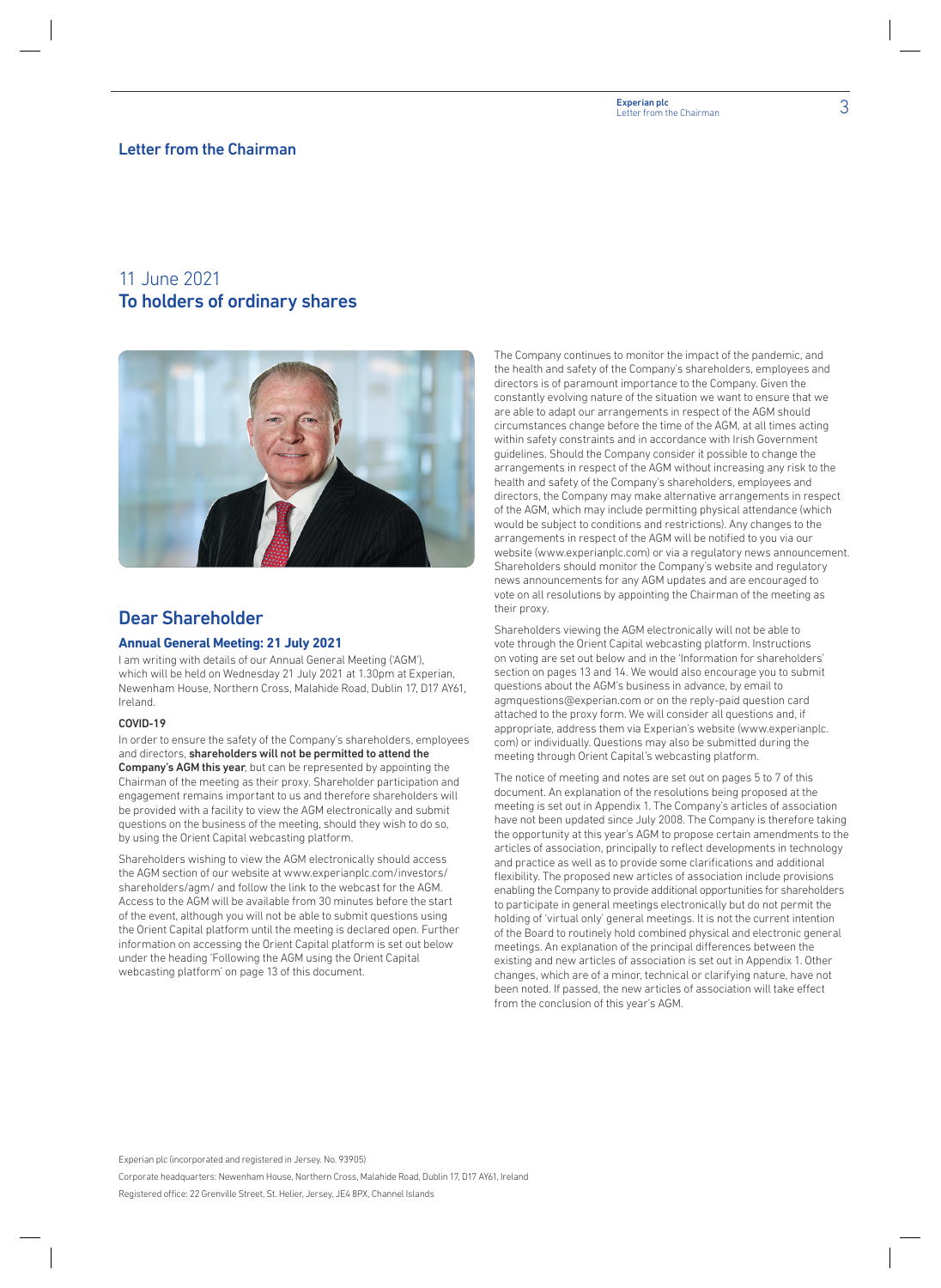#### Letter from the Chairman continued

Voting will be taken on a poll, except for any procedural resolution which may be taken on a show of hands. I encourage you to use your vote by voting electronically online or completing and returning a proxy form by post. You may place your proxy form in an envelope addressed to the Company's share registrars. A postage stamp is not needed if you post the form in the UK and, should shareholders wish, proxy forms may be placed in an envelope and addressed to the Company's registrars. You should return your completed form as soon as possible but it must arrive no later than 1.30pm on Monday 19 July 2021. Returning a proxy form will not prevent you from viewing the AGM through the Orient Capital webcasting platform. If you wish to vote electronically, you can do so by registering for the Experian Share Portal service, at www.experianplc.com/shares. Please refer to the 'Information for shareholders' section on pages 13 and 14. The results of the voting will be posted on the Company's website as soon as practicable after the meeting.

The directors have announced a second interim dividend of 32.5 US cents per ordinary share, to be paid on 23 July 2021 to holders of the Company's ordinary shares on 25 June 2021. To ensure that certain UK shareholders have the same tax treatment on their dividend as if the Company were based in the UK, we have put Income Access Share arrangements in place. The mechanics of these arrangements make it impractical to submit a proposed dividend for approval at the AGM, but the Board has no plans to announce any additional dividend in respect of the year ended 31 March 2021.

The directors consider that all the resolutions to be put to the AGM are in the best interests of the Company and its shareholders as a whole. Accordingly, the directors unanimously recommend that you vote in favour of all resolutions, as they intend to do in respect of their own beneficial shareholdings.

Yours faithfully

Mike Rogers Chairman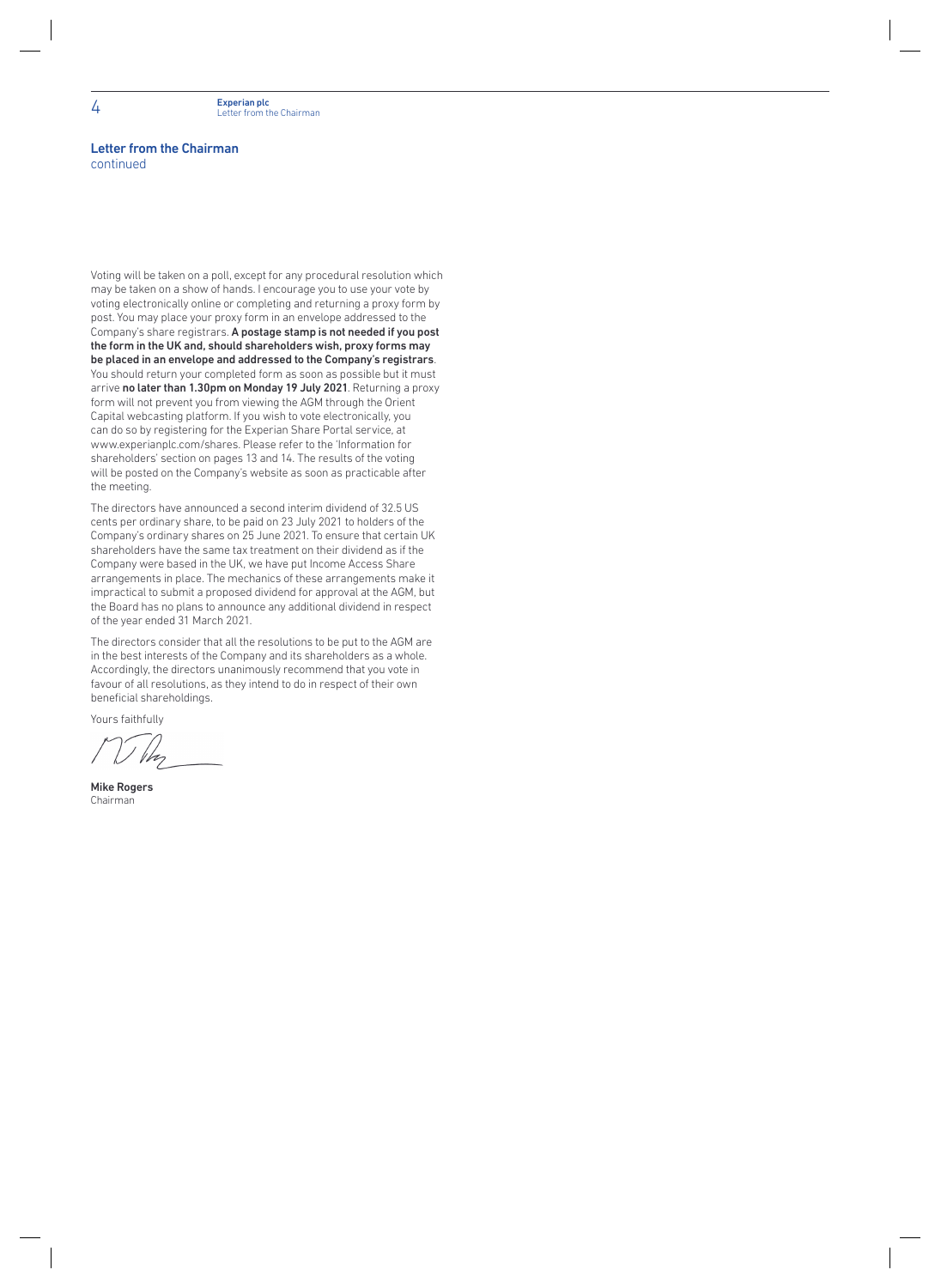#### Notice of Meeting

Notice is hereby given that the 2021 Annual General Meeting of Experian plc (the 'Company') will be held at Experian, Newenham House, Northern Cross, Malahide Road, Dublin 17, D17 AY61, Ireland on Wednesday 21 July 2021 at 1.30pm.

Explanatory notes regarding the resolutions set out below are contained in Appendix 1.

You will be asked to consider and, if thought fit, pass the following resolutions.

#### **Ordinary resolutions**

- 1. To receive the Annual Report and financial statements of the Company for the year ended 31 March 2021, together with the report of the auditor.
- 2. To approve the Report on directors' remuneration (excluding the Directors' remuneration policy set out on pages 131 to 134 of the report) contained in the Annual Report and financial statements of the Company for the year ended 31 March 2021.
- 3. To elect Alison Brittain as a director of the Company.
- 4. To elect Jonathan Howell as a director of the Company.
- 5. To re-elect Dr Ruba Borno as a director of the Company.
- 6. To re-elect Brian Cassin as a director of the Company.
- 7. To re-elect Caroline Donahue as a director of the Company.
- 8. To re-elect Luiz Fleury as a director of the Company.
- 9. To re-elect Deirdre Mahlan as a director of the Company.
- 10. To re-elect Lloyd Pitchford as a director of the Company.
- 11. To re-elect Mike Rogers as a director of the Company.
- 12. To re-elect George Rose as a director of the Company.
- 13. To re-elect Kerry Williams as a director of the Company.
- 14. To re-appoint KPMG LLP as auditor of the Company to hold office until the conclusion of the next Annual General Meeting of the Company.
- 15. To authorise the directors to determine the remuneration of the auditor.
- 16. That the authority conferred on the directors by article 10.2 of the Company's articles of association be renewed and for this purpose the directors be generally and unconditionally authorised to exercise all the powers of the Company to allot shares or grant rights to subscribe for or to convert any security into shares in the Company up to an aggregate nominal amount of US\$30,774,813, and the Allotment Period (as defined in the articles of association of the Company) shall be the period commencing on 21 July 2021 and ending on the conclusion of the Annual General Meeting to be held in 2022 or, if earlier, 20 October 2022, unless previously renewed, varied or revoked by the Company in general meeting except that the Company may before such expiry make an offer or agreement which would or might require shares to be allotted or rights to subscribe for or to convert any security into shares to be granted after such expiry and the directors may allot shares or grant rights to subscribe for or convert any security into shares in pursuance of such an offer or agreement as if the authority conferred hereby had not expired.

#### **Special resolutions**

- 17. Subject to the passing of resolution 16, that the authority conferred on the directors by article 10.3 of the Company's articles of association shall be renewed and for this purpose the Non-preemptive Amount (as defined in the articles of association of the Company) shall be US\$4,616,222, such authority to expire at the end of the Allotment Period specified in resolution 16 except that the Company may before such expiry make an offer or agreement which would or might require equity securities (as defined in the articles of association of the Company) to be allotted (and treasury shares to be sold) after such expiry and the directors may allot equity securities (and sell treasury shares) in pursuance of such an offer or agreement as if the authority conferred hereby had not expired.
- 18. Subject to the passing of resolution 16, that the directors be authorised, in addition to any authority granted under resolution 17, to allot equity securities (as defined in the articles of association of the Company) wholly for cash under the authority given by resolution 16 and/or to sell ordinary shares held by the Company as treasury shares for cash as if article 11 of the articles of association of the Company did not apply to any such allotment or sale, such authority to be:
	- (a) limited to the allotment of equity securities or sale of treasury shares up to a nominal amount of US\$4,616,222; and
	- (b) used only for the purposes of financing (or refinancing, if the authority is to be used within six months after the original transaction) a transaction which the Board determines to be an acquisition or other capital investment of a kind contemplated by the Statement of Principles on Disapplying Pre-Emption Rights published by the UK Pre-Emption Group prior to the date of this notice,

 such authority to expire at the end of the Allotment Period specified in resolution 16 except that the Company may before such expiry make an offer or agreement which would or might require equity securities to be allotted (and treasury shares to be sold) after such expiry and the directors may allot equity securities (and sell treasury shares) in pursuance of such an offer or agreement as if the authority conferred hereby had not expired.

- 19. To authorise the Company, generally and unconditionally:
	- (a) pursuant to Article 57 of the Companies (Jersey) Law 1991, to make market purchases of ordinary shares in the capital of the Company on the London Stock Exchange on behalf of the Company on such terms and in such manner as the directors may from time to time determine, provided that:
		- the maximum number of ordinary shares which may be purchased under this authority is 92,324,440 ordinary shares of 10 US cents each;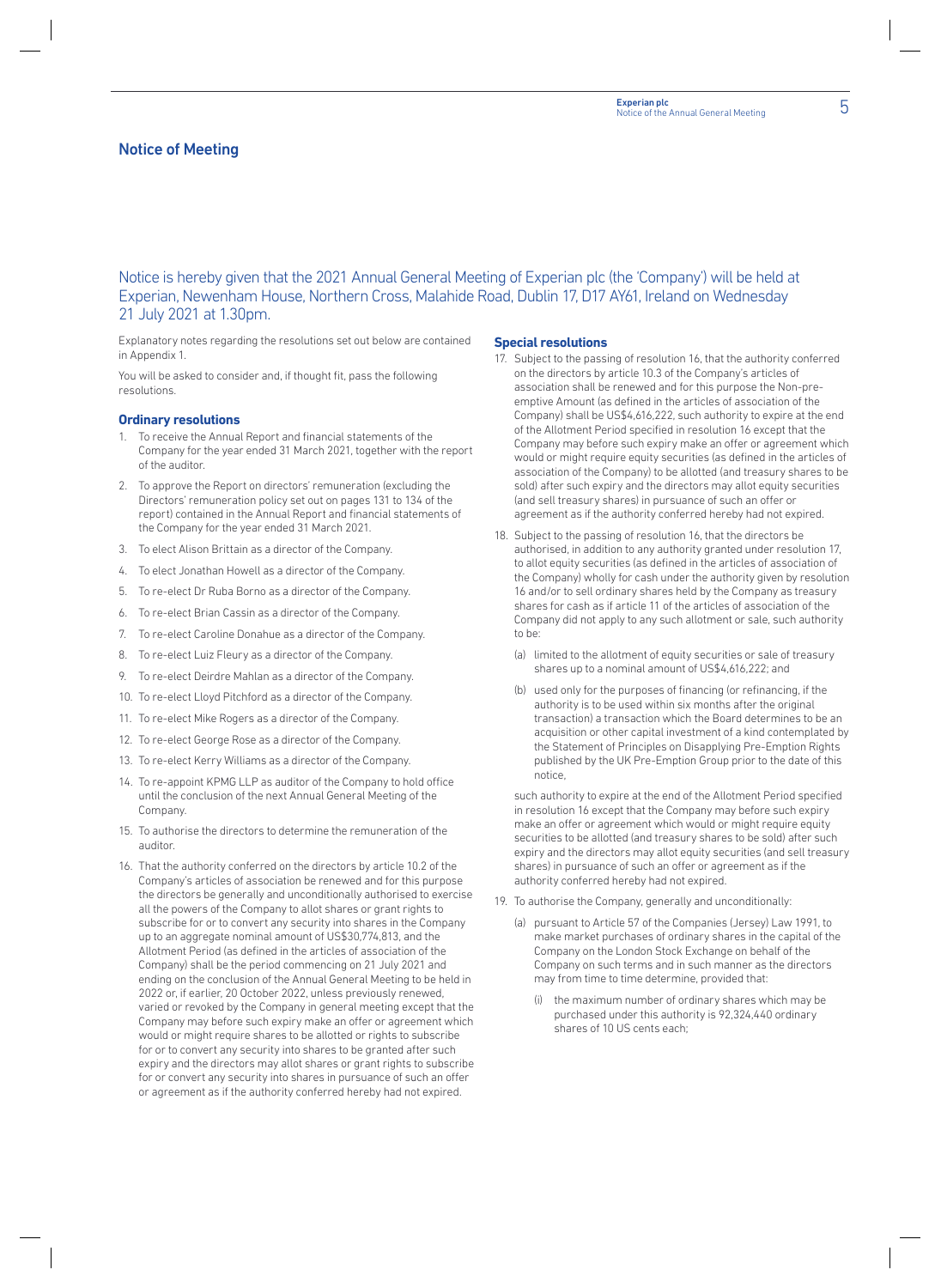# Notice of Meeting

continued

- (ii) the minimum price (not including expenses) which may be paid for each ordinary share is 10 US cents;
- (iii) the maximum price (not including expenses) which may be paid for each ordinary share is an amount equal to the higher of: (a) 105% of the average market value of the Company's ordinary shares as derived from The London Stock Exchange Daily Official List for the five business days immediately preceding the day on which the relevant share is purchased; and (b) the higher of the price of the last independent trade and the highest current independent bid for an ordinary share on the exchange on which the purchase is to be carried out; and
- (iv) the authority hereby conferred shall expire on the earlier of 20 October 2022 and the conclusion of the Annual General Meeting of the Company to be held in 2022 (except that the Company shall be entitled, at any time prior to the expiry of this authority, to make a contract to purchase which would or might be executed wholly or partly after such expiry and to purchase shares in accordance with such contract as if the authority conferred had not expired) unless such authority is renewed prior to such time; and
- (b) pursuant to Article 58A of the Companies (Jersey) Law 1991, and if approved by the directors, to hold as treasury shares any ordinary shares purchased pursuant to the authority conferred by paragraph (a) of this resolution.
- 20. That the articles of association of the Company produced to the meeting (the 'New Articles') be adopted in substitution for, and to the exclusion of, the existing articles of association of the Company (the 'Existing Articles').

#### By order of the Board

#### Charles Brown

Company Secretary 11 June 2021

#### Corporate headquarters: Registered office:

Newenham House 22 Grenville Street Northern Cross Malahide Road Jersey Dublin 17<br>D17 AY61 Ireland

Channel Islands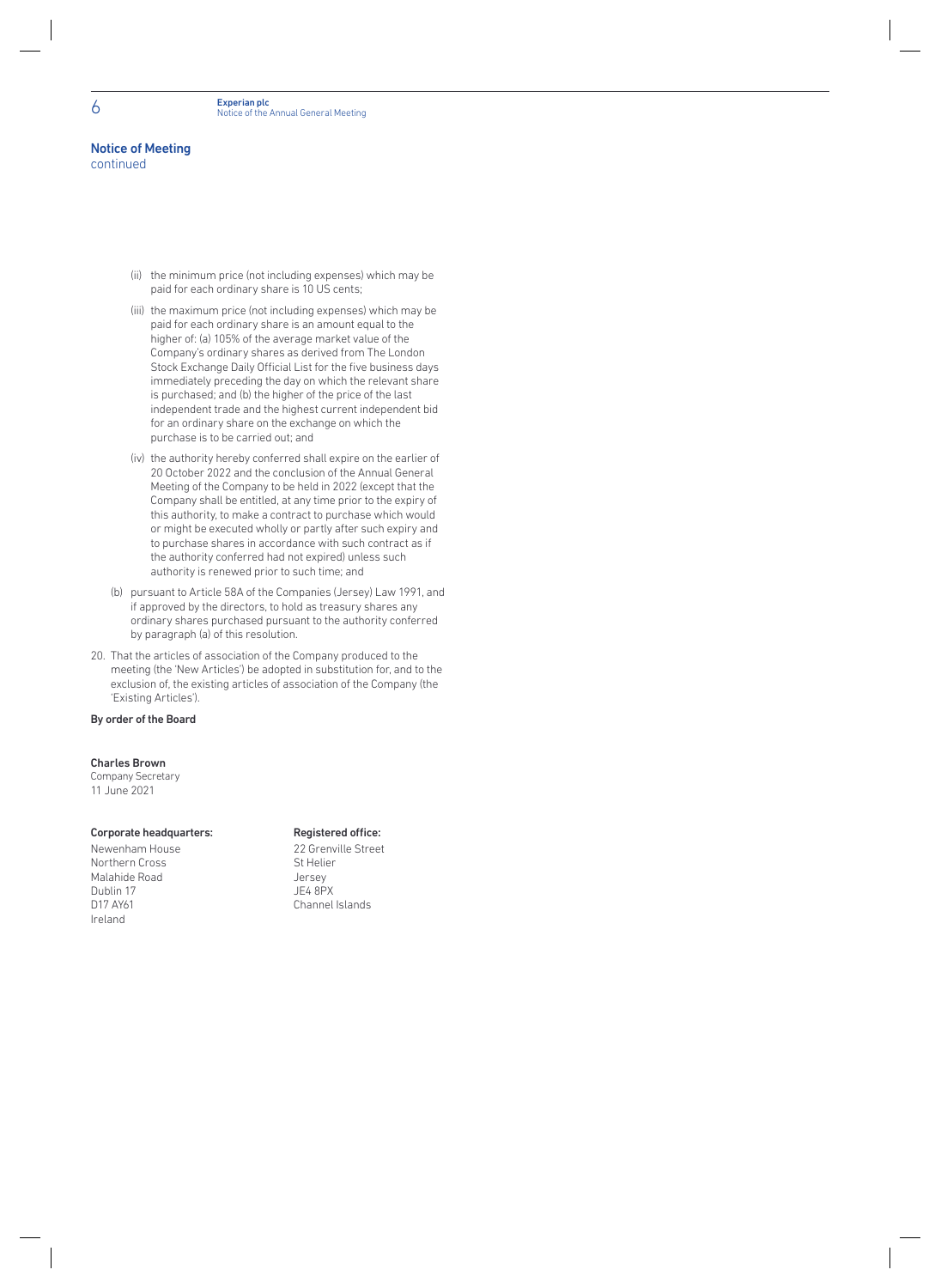#### **Notes**

- 1. The Company, pursuant to the Companies (Uncertificated Securities) (Jersey) Order 1999, specifies that only those persons entered on the register of members of the Company as at close of business on 19 July 2021 shall be entitled to vote at the meeting in respect of the number of shares registered in their name at that time. Changes to entries on the register of members after close of business on 19 July 2021 shall be disregarded in determining the rights of any person to vote at the meeting. If the meeting is adjourned to a time not more than 48 hours after the specified time applicable to the original meeting, that time will also apply for the purpose of determining the entitlement of members to vote (and for the purpose of determining the number of votes they may cast) at the adjourned meeting. If, however, the meeting is adjourned for a longer period then, to be so entitled, members must be entered on the Company's register of members at close of business on the day two days prior to the adjourned meeting or, if the Company gives notice of the adjourned meeting, at the time specified in that notice. Changes to entries in the register of members after close of business on the relevant date shall be disregarded in determining the rights of any person to vote at the meeting.
- The following documents will be available for inspection at the Company's registered office (22 Grenville Street, St Helier, Jersey, JE4 8PX, Channel Islands) and at the offices of Linklaters LLP (One Silk Street, London, EC2Y 8HQ, United Kingdom) during normal business hours on weekdays (Saturdays and public holidays excluded) up to and including the date of the Annual General Meeting and at the place of the Annual General Meeting from 1.15pm on the day of the meeting until its conclusion:
	- (a) copies of the service contracts of the executive directors;
	- (b) copies of the letters of appointment of all directors; and
	- (c) the New Articles showing all the changes as compared to the Existing Articles.
- 3. Due to COVID-19, only a limited number of directors and essential personnel from the Company will attend the meeting to ensure a quorum is present and to conduct the business of the meeting. No other person will be permitted to attend the meeting. Shareholders are therefore encouraged to vote on all resolutions by appointing the Chairman of the meeting (the 'Chairman') as a proxy. To appoint the Chairman as your sole proxy in respect of all your shares, simply fill in any voting instructions in the appropriate box and sign and date the proxy form.
- To access the AGM electronically, please visit the AGM section of our website at www.experianplc.com/investors/shareholders/agm/ and follow the link to the webcast for the AGM using your smartphone, tablet or computer. You will then be prompted to enter your unique 11-digit Investor Code (IVC) including any leading zeros and 'PIN'. Your PIN is the last 4 digits of your IVC. This will authenticate you as a shareholder, and allow you to view the AGM.

Your IVC can be found on your share certificate, or Experian Share Portal users (www.experianplc.com/shares) will find this under'Manage your account' when logged in to the portal. You can also obtain your IVC by contacting Link Market Services (Jersey) Limited, the Company's registrars, on +44 800 141 2952 (or 0371 664 9245 for calls within the UK)\*. Access to the AGM will be available from 30 minutes before start of the event, although you will not be able to view the AGM until the meeting is declared open. Questions during the meeting will be submitted through type-based functionality in the webcasting platform.

If your shares are held within a nominee and you wish to view the AGM, you will need to contact your nominee as soon as possible. Your nominee will need to present a corporate letter of representation to Link Market Services (Jersey) Limited, the registrars, as soon as possible and at least 72 hours (excluding non-business days) before the meeting, in order that they can obtain for you your unique IVC and PIN to enable you to view the AGM.

\*Lines are open from 8.30am to 5.30pm (UK time) Monday to Friday, calls are charged at the standard geographic rate and will vary by provider. Calls from outside the UK will be charged at the applicable international rate.

- To be valid, an appointment of proxy must be returned using one of the following methods:
	- (i) by sending a proxy form (together, if appropriate, with the power of attorney or other written authority under which it is signed or a certified copy of such power or authority) to Link Market Services (Jersey) Limited, c/o Link Group, FREEPOST PXS 1, Central Square, 29 Wellington Street, Leeds, LS1 4DL, United Kingdom; or
	- (ii) in the case of members who have registered forthe Experian Share Portal service with the Company's registrars, by logging onto their portfolio at www.experianplc.com/shares, and following the voting instructions, shareholders will be able to register their proxy online. If requested, the Company's registrars will send an acknowledgement that the online proxy appointment has been lodged with them; or
- (iii) in the case of CREST members, by utilising the CREST electronic proxy appointment service, or
- (iv) institutional investors may be able to appoint a proxy electronically via the Proxymity platform, a process which has been approved by the registrars. For further information regarding Proxymity, please go to www.proxymity. io. Your proxy must be lodged by 1.30pm on 19 July 2021 in order to be considered valid. Before you can appoint a proxy via this process you will need to have agreed to Proxymity's associated terms and conditions. It is important that you read these carefully as you will be bound by them and they will govern the electronic appointment of your proxy,

and in each case the appointment of proxy (together with any relevant power/ authority) must be received (or, in the case of the appointment of a proxy through CREST, retrieved by enquiry to CREST in the manner prescribed by CREST) by the Company's registrars not later than 48 hours before the time appointed for holding the meeting.

- 6. CREST members who wish to appoint a proxy or proxies through the CREST electronic proxy appointment service may do so for the meeting and any adjournment(s) thereof by using the procedures described in the CREST Manual available at www.euroclear.com. CREST personal members or other CREST sponsored members, and those CREST members who have appointed a voting service provider(s), should referto their CREST sponsor(s) or voting service provider(s), who will be able to take the appropriate action on their behalf. In order for a proxy appointment or instruction made using the CREST service to be valid, the appropriate CREST message (a 'CREST Proxy Instruction') must be properly authenticated in accordance with Euroclear UK & Ireland Limited's specifications and must contain the information required for such instructions, as described in the CREST Manual available at www. euroclear.com. The message, regardless of whether it constitutes the appointment of a proxy or an amendment to the instruction given to a previously appointed proxy must, in orderto be valid, be transmitted so as to be received by the issuer's agent (ID RA10) by the latest time(s) forreceipt of proxy appointments specified in this notice of meeting. Forthis purpose, the time of receipt will be taken to be the time (as determined by the timestamp applied to the message by the CREST Applications Host) from which the issuer's agent is able to retrieve the message by enquiry to CREST in the manner prescribed by CREST. After this time, any change of instructions to proxies appointed through CREST should be communicated to the appointee by other means. CREST members and, where applicable, their CREST sponsors or voting service provider(s) should note that Euroclear UK & Ireland Limited does not make available special procedures in CREST for any particular messages. Normal system timings and limitations will therefore apply in relation to the input of CREST Proxy Instructions. It is the responsibility of the CREST member concerned to take (or, if the CREST memberis a CREST personal member or sponsored member or has appointed a voting service provider(s), to procure that his/her CREST sponsor(s) or voting service provider(s) take(s)) such action as shall be necessary to ensure that a message is transmitted by means of the CREST system by any particular time. In this connection, CREST members and, where applicable, their CREST sponsors or voting service provider(s) are referred, in particular, to those sections of the CREST Manual concerning practical limitations of the CREST system and timings.
- 7. The Company may treat as invalid a CREST Proxy Instruction in the circumstances set out in Article 34 of the Companies (Uncertificated Securities) (Jersey) Order 1999.
- 8. When two or more valid but differing proxy appointments are received in respect of the same share for use at the same meeting or poll, the one which is lastreceived (regardless of its date or of the date of its signature) shall be treated as replacing and revoking the other(s) as regards that share. If the Company is unable to determine which was lastreceived, none of them shall be treated as valid in respect of that share.
- As at 1 June 2021 (being the last practical day prior to publication of the notice of meeting), the Company's issued share capital consisted of 969,622,417 ordinary shares of 10 US cents each with voting rights and 20 deferred shares of 10 US cents each which have no voting rights. As at 1 June 2021, the Company held 46,378,013 shares in treasury. Therefore, the total voting rights in the Company as at 1 June 2021 are 923,244,404.
- 10. Each member has the right to ask questions relating to the business of the meeting. The Company must cause to be answered any such question relating to the business being dealt with at the meeting subject to certain exceptions. Questions may be asked by email to agmquestions@experianplc.com or on a reply-paid question card attached to the proxy form. We will consider all questions and, if appropriate, address them via Experian's website (www. experianplc.com) or individually. Questions may also be asked during the AGM using the Orient Capital platform.
- 11. A copy of this notice and other relevant shareholder information can be found at www.experianplc.com.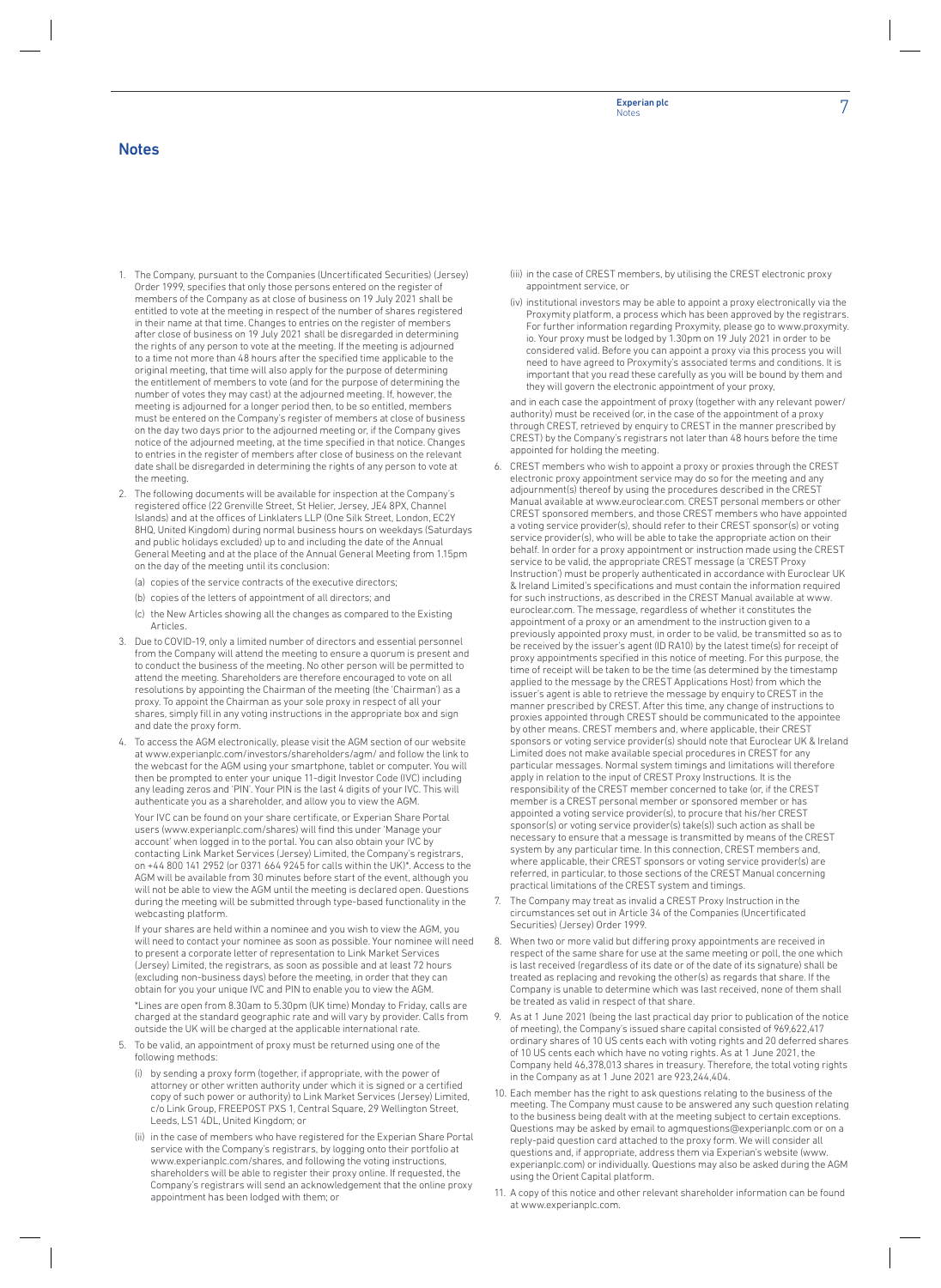#### Explanatory notes in relation to the resolutions to be proposed at the Annual General Meeting.

Resolutions 1 to 16 will each be proposed as an ordinary resolution that will be passed if more than 50% of the votes cast are in favour of the resolution. Resolutions 17 to 20 will each be proposed as a special resolution that will be passed if not less than two-thirds of the votes cast are in favour of the particular resolution.

#### **Resolution 1**

The directors are required to present to the meeting the Annual Report and financial statements of the Company for the year ended 31 March 2021 together with the report of the auditor.

#### **Resolution 2**

Resolution 2 is an advisory shareholder vote on the Report on directors' remuneration contained in the Annual Report (excluding the Directors' remuneration policy set out on pages 131 to 134 of the Annual Report) and financial statements of the Company for the year ended 31 March 2021, to provide shareholder feedback to the Board.

#### **Resolutions 3 to 13**

In accordance with the Company's articles of association, any director appointed by the Board since the date of the last Annual General Meeting shall retire at the next Annual General Meeting following their appointment. Accordingly, at this year's Annual General Meeting, Alison Brittain and Jonathan Howell will retire and, being eligible, will offer themselves for election.

In accordance with the UK Corporate Governance Code, all remaining members of the Board will retire at this year's Annual General Meeting and, being eligible, will offer themselves for re-election.

As more fully described in the Corporate governance report in the Annual Report and financial statements of the Company for the year ended 31 March 2021, an internal evaluation of the Board was carried out during the year ended 31 March 2021. The evaluation concentrated on the progress on last year's areas of focus. There were also separate meetings between each director proposed for election/re-election and the Chairman in relation to their individual performance. The Deputy Chairman and Senior Independent Director evaluated the Chairman, taking into account the input from other directors.

The conclusion of the evaluation was that the Board is operating effectively. Accordingly, the Board recommends each retiring director's election/re-election as set out in resolutions 3 to 13.

Biographical details of all the directors, including details of their skills and experience, are set out in Appendix 2.

#### **Resolution 14**

An auditor has to be appointed at each Annual General Meeting. KPMG LLP has advised of its willingness to stand for re-appointment as the auditor of the Company.

#### **Resolution 15**

The remuneration of the auditor may be fixed by the directors or the Company in general meeting. The usual practice is for shareholders to resolve at the Annual General Meeting that the directors decide on such remuneration.

#### **Resolution 16**

The purpose of resolution 16 is to renew the directors' authority to allot new shares and grant rights to subscribe for, or convert other securities into, shares, this year up to an aggregate nominal value of US\$30,774,813 which is equivalent to approximately one-third of the total issued

ordinary share capital of the Company, exclusive of treasury shares, as at 1 June 2021.

At 1 June 2021, the Company held 46,378,013 ordinary shares in treasury.

The authority sought in resolution 16 is in substitution for all existing authorities, granted in the Company's articles of association or otherwise, and without prejudice to previous allotments made under such existing authorities. The authority will expire at the conclusion of the Annual General Meeting to be held in 2022 or, if earlier, on 20 October 2022.

#### **Resolutions 17 and 18**

The UK Pre-Emption Group's Statement of Principles, as updated in March 2015, supports the annual disapplication of pre-emption rights in respect of allotments of shares and other equity securities, and sales of treasury shares for cash, representing no more than 5% of issued ordinary share capital (exclusive of treasury shares), without restriction as to the use of proceeds of those allotments.

Accordingly, the purpose of resolution 17, which is conditional on the passing of resolution 16 and will be proposed as a special resolution, is to put in place a new authority for the directors to allot equity securities (as defined in the Company's articles of association) wholly for cash, or sell treasury shares for cash, without offering those equity securities or treasury shares pro rata to existing shareholders, up to an aggregate nominal amount of US\$4,616,222, representing approximately 5% of the Company's issued ordinary share capital, exclusive of treasury shares (and 4.76% of the Company's issued ordinary share capital, inclusive of treasury shares), as at 1 June 2021, the latest practicable date before publication of this notice.

The UK Pre-Emption Group's Statement of Principles also supports the annual disapplication of pre-emption rights in respect of allotments of shares and other equity securities, and sales of treasury shares for cash, representing no more than an additional 5% of issued ordinary share capital (exclusive of treasury shares), to be used only in connection with an acquisition or specified capital investment. The UK Pre-Emption Group's Statement of Principles defines "specified capital investment" as meaning one or more specific capital investment related uses for the proceeds of an issue of equity securities, in respect of which sufficient information regarding the effect of the transaction(s) and (where appropriate) the profits attributable to them, is made available to shareholders to enable them to reach an assessment of the potential return.

Accordingly, and taking into account the template resolutions published by the UK Pre-Emption Group in May 2016, the purpose of resolution 18 is to authorise the directors to allot equity securities (as defined in the Company's articles of association) wholly for cash, or sell treasury shares for cash, without offering those equity securities pro rata to existing shareholders, up to a further nominal amount of US\$4,616,222, representing approximately 5% of the Company's issued ordinary share capital, exclusive of treasury shares (and 4.76% of the Company's issued ordinary share capital, inclusive of treasury shares), as at 1 June 2021, the latest practicable date before publication of this notice, only in connection with an acquisition or specified capital investment which is announced contemporaneously with the allotment or sale, or which has taken place in the preceding six-month period and is disclosed in the announcement of the issue. If the authority given in resolution 18 is used, the Company will publish details of the placing in its next Annual Report.

In accordance with the UK Pre-Emption Group's Statement of Principles, the Board confirms its intention that no more than 7.5% of the issued ordinary share capital of the Company (exclusive of treasury shares) will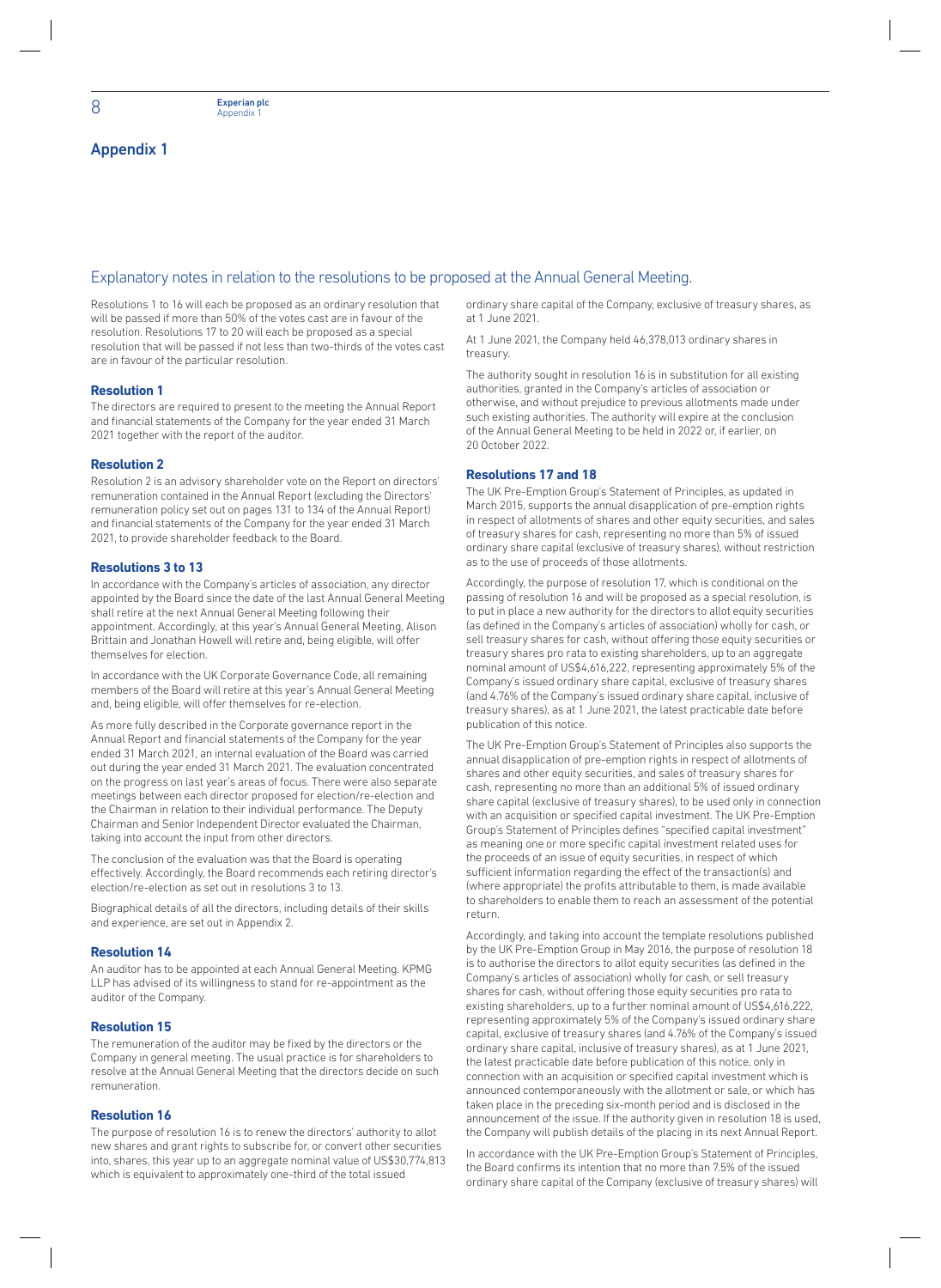be issued for cash on a non-pre-emptive basis pursuant to the authority in resolution 17 during any rolling three-year period other than with prior consultation with shareholders or in connection with an acquisition or specified capital investment which is announced contemporaneously with the allotment or which has taken place in the preceding six-month period and is disclosed in the announcement of the allotment.

If granted, the authorities in resolutions 17 and 18 will expire on the earlier of 20 October 2022 and the conclusion of the Annual General Meeting to be held in 2022.

The Board considers that it is in the best interests of the Company and its shareholders generally that the Company should have the flexibility conferred by resolutions 17 and 18 to make small issues of shares for cash, as suitable opportunities arise.

It should be noted that the articles of association of the Company empower the directors to allot equity securities (as defined in the articles of association of the Company) wholly for cash in connection with a rights issue (as defined in the Existing Articles, such term to be replaced with "pre-emptive offer" in the New Articles).

#### **Resolution 19**

The purpose of resolution 19, which will be proposed as a special resolution, is to put in place a new authority to enable the Company to make market purchases of up to 92,324,440 ordinary shares, being approximately 10% of the issued ordinary share capital of the Company, exclusive of treasury shares, as at 1 June 2021. The Company's exercise of this authority is subject to the stated upper and lower limits on the price payable which reflect the requirements of the UK Listing Rules and the provisions of Article 57 of the Companies (Jersey) Law 1991. The Company will only exercise the power of purchase after careful consideration and in circumstances where, in the light of market conditions prevailing at the time, it is satisfied that it is in the best interests of the Company and of its shareholders generally to do so and where there would be a resulting increase in earnings per share.

The Companies (Jersey) Law 1991 permits the Company to hold any shares purchased by it as treasury shares, as an alternative to immediately cancelling them. If the Company purchases any of its ordinary shares and holds them as treasury shares, the Company may sell these shares (or any of them) for cash, transfer these shares (or any of them) for the purposes of or pursuant to an employee share plan, cancel these shares (or any of them) or continue to hold them as treasury shares. Holding such shares as treasury shares allows the Company to reissue them quickly and cost effectively and provides additional flexibility in managing the Company's capital base. No dividends will be paid on, and no voting rights will be exercised in respect of, shares held as treasury shares.

As at 1 June 2021, the Company held 46,378,013 ordinary shares in treasury. If any ordinary shares are purchased by the Company, the directors intend to decide whether to cancel shares purchased pursuant to this authority or hold them as treasury shares based on the interests of the Company and its shareholders as a whole at the relevant time.

If granted, this authority will expire on the earlier of 20 October 2022 and the conclusion of the Annual General Meeting to be held in 2022.

As at 1 June 2021, there were options outstanding over 14,005,048 ordinary shares representing 1.52% of the issued ordinary share capital of the Company, exclusive of treasury shares, at that date. If the full authority being sought under resolution 19 was utilised, so reducing the issued ordinary share capital by an equivalent amount, the figure of 14,005,048 would represent 1.69% of the issued ordinary share capital of the Company, exclusive of treasury shares, at that date.

#### **Resolution 20**

Under resolution 20, the Company is proposing to adopt new articles of association (the 'New Articles') to replace the Company's existing articles of association (the 'Existing Articles'), which were adopted in 2006 and last updated by a special resolution in July 2008.

The principal changes to the Existing Articles are summarised below and have been introduced primarily to reflect developments in market practice and terminology and to provide additional clarity to the Existing Articles. In particular, the New Articles permit the Company to hold combined physical and electronic (also known as 'hybrid') General Meetings and remove existing provisions that prevent the Company from being able to do so.

The remaining changes which are of a minor, technical, procedural or clarificatory nature (including to reflect changes in terminology following changes in legislation) have not been summarised here. Article references below are to the New Articles.

The New Articles showing all the changes as compared to the Existing Articles will be available for inspection at the Company's registered office (22 Grenville Street, St Helier, Jersey, JE4 8PX, Channel Islands) and at the offices of Linklaters LLP (One Silk Street, London, EC2Y 8HQ, United Kingdom) during normal business hours on weekdays (Saturdays and public holidays excluded) up to and including the date of the AGM, and on the Company's website at www.experianplc.com.

#### Directors' powers to allot securities and to sell treasury shares (article 10)

The changes to article 10 are to update the terminology used, which was based on the UK Companies Act 1985, to follow terminology used in the UK Companies Act 2006 to provide further clarity to this provision.

#### Untraced Shareholders (article 49)

The Company is proposing to simplify the procedure for contacting untraced members and selling the shares of such untraced members. Under both the Existing Articles and New Articles, the Company is entitled to sell shares of untraced members or persons entitled to shares (each a 'relevant holder') following a 10-year period where at least three dividend payments have been unclaimed and the Company has received no communication from the relevant holder. Under the Existing Articles, the Company is required to place an advertisement in newspapers before considering a member to be untraced. The New Articles remove such requirement, and in accordance with current market practice, the New Articles require notice be sent to the last known physical address or email address for the relevant holder, and use reasonable efforts to trace the relevant holder. If no response is received within three months of this notice, the Company is entitled to sell the shares. The Company may also sell any additional shares that were issued by the Company during the 10-year period that belong to the untraced member.

The New Articles provide for the proceeds of the sale to belong to the Company and the wording has been modernised to allow for simpler administration. The requirement for the Company to enter the relevant holder in the books of the Company as a creditor has been removed. The New Articles now provide that the net proceeds of the sale of shares belonging to untraced members may be used or invested for the benefit of the Company in any such manner as the directors may from time to time think fit. It is the Company's intention to apply such funds to good causes.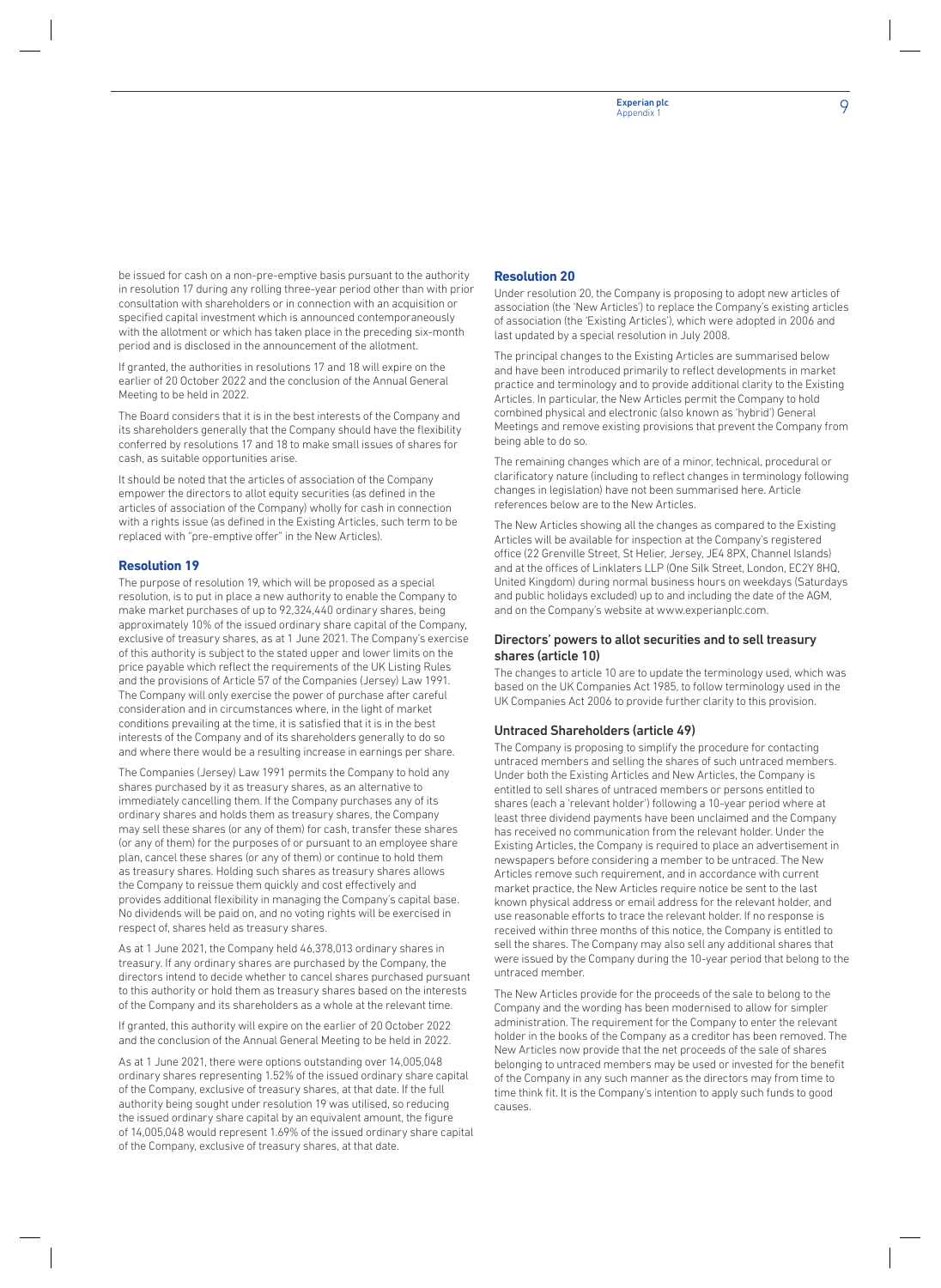Appendix 1 continued

#### Satellite meeting places (article 52)

Both the Existing Articles and the New Articles permit the Company to hold 'satellite' meetings in additional physical locations to any General Meeting. The New Articles include clarificatory language in respect of satellite meetings in order to avoid confusion between the provisions governing satellite meetings and combined physical and electronic meetings (see below for further information) and to follow developments in market practice in respect of satellite meetings.

#### Combined physical and electronic General Meetings (article 53) and Attendance at and participation in General Meetings (article 54)

The New Articles give the Company greater flexibility to hold General Meetings by allowing combined physical and electronic General Meetings (also known as 'hybrid' meetings). If the directors decide to hold a General Meeting as a combined physical and electronic General Meeting, these provisions would enable members to attend and participate in the business of the meeting by attending a physical location or by means of an electronic facility or facilities provided by the Company. The New Articles set out the procedures and processes for attendance at, and participation in, combined physical and electronic General Meetings. This includes how attendance is determined and allowing directors to make arrangements to enable attendees to exercise their rights to speak or vote. The New Articles provide that persons participating via an electronic platform shall be responsible for ensuring they have facilities to access the General Meeting in question. The inability of a person to attend or participate via an electronic platform will not affect the validity of, or business conducted at, a General Meeting. The New Articles include consequential changes to enable such combined physical and electronic General Meetings.

The New Articles do not permit the Company to hold General Meetings wholly by electronic means (also known as 'virtual' meetings) and, consistent with guidance from shareholder groups, the Company does not intend to hold virtual General Meetings. It is not the current intention of the Board to routinely hold combined physical and electronic General Meetings.

These proposed amendments are being made to provide the directors with the flexibility should they need to make alternative arrangements for participation in meetings (including where physical participation may be prevented or restricted).

#### Postponement or cancellation of General Meetings (article 55)

The Company is proposing to insert a new article that gives the directors the ability to postpone, cancel or move the place (including electronic platform) of a General Meeting. Without express authority in the articles of association, directors of the Company do not have the power to postpone a General Meeting once notice has been given. The proposed amendment provides the directors with flexibility to postpone, cancel or move the place (including electronic platform) of a General Meeting prior to the time on which the meeting is to be held except where such postponement, cancellation or move would be contrary to applicable company law.

If the directors exercise such discretion, notice of the postponed meeting does not need to be given again and any proxy appointments made for such meeting will remain valid if otherwise in accordance with the New Articles and received by the Company not less than 48 hours before the

commencement of the postponed or moved meeting to which the appointment relates. This amendment is intended to provide flexibility to the directors in certain circumstances, for example, where the business to be considered at a General Meeting is no longer relevant or required or where unforeseen or extraordinary circumstances mean that the directors consider that it will be impractical, undesirable or unreasonable, to hold a General Meeting at the place, time or on the date stated in the notice of meeting. The directors currently intend for this power to be used only in certain exceptional circumstances.

#### Directors' fees (article 84)

The New Articles propose that the cap on the remuneration of directors (other than any director who holds an executive office with the Company or any subsidiary of the Company) is increased from £1,500,000 to £2,000,000 per annum in aggregate. Although not at this level currently, the increase is proposed to ensure the Company has appropriate headroom going forward for future appointments and fee increases, without the need for further amendments to the articles of association.

#### Manner of payment of dividends (article 130)

The New Articles amend the Existing Articles to provide clarity as to the manner in which dividends can be paid by the Company. Under both the Existing Articles and the New Articles, the Company is permitted to pay dividends by cheque, bank transfer, through CREST or other relevant system. The amendment permits the Company to also pay dividends by other electronic means as the directors may decide and includes additional wording to clarify the definition of "payee" for the purposes of the New Articles. The amendments to this provision are in line with market practice and reflect that increasingly cheques are no longer the Company's primary method of paying dividends.

#### Unclaimed dividends (article 135)

In line with market practice, the New Articles provide clarity on what constitutes an unclaimed dividend and the treatment by the Company of such unclaimed dividends. The proposed amendments provide that the Company may cease to send any cheque, warrant or order by post in respect of dividends payable if, in respect of at least four consecutive dividends payable on the shares in question, the cheque, warranty or order has been returned undelivered, or remains uncashed, or following three such occasions where reasonable enquiries have failed to establish any new address of the registered holder.

The amendments also clarify that a dividend is to be treated as unclaimed if the payee does not specify an address, bank account or other details necessary in order to make a payment of a dividend in the manner decided by the directors, or if payment cannot be made by the Company using the details provided.

The amendments also reduce the time during which shareholders can claim their unclaimed dividends (known as the prescription period) from a ten-year period to a six-year period to reflect changes in market practice for UK-listed companies. Any dividend which has remained unclaimed after the six-year period is forfeited and belongs to the Company. In parallel with the amendment to provisions regarding untraced members, the New Articles also provide that if the Company sells shares of an untraced member, any dividend relating to these shares that has not been cashed or claimed shall revert to the Company when such shares are sold. The proposed amendments in the New Articles entitle the Company to use such unclaimed dividends for the Company's benefit or in any manner that the directors may from time to time think fit. It is the Company's intention to apply such funds to good causes.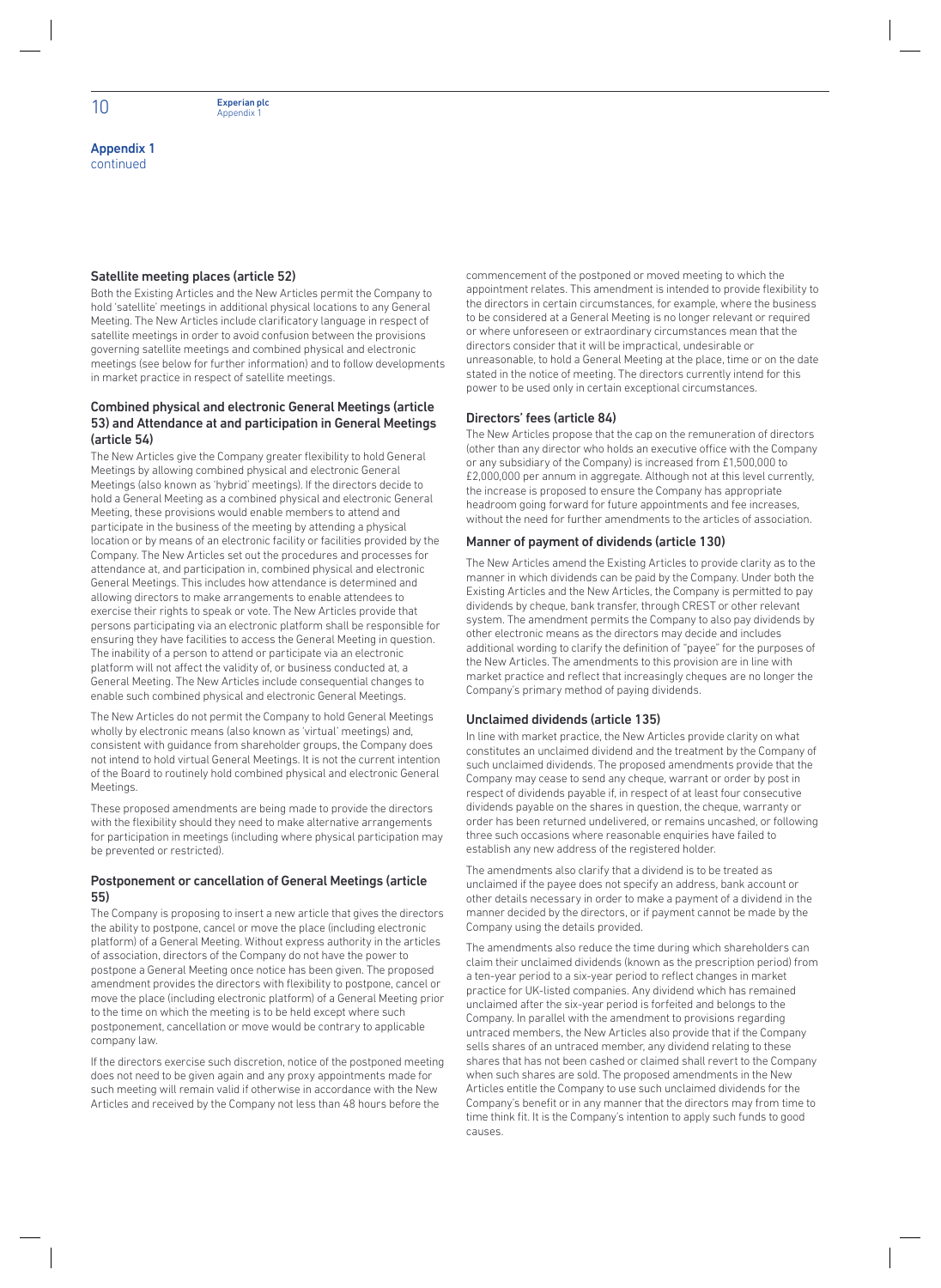Appointed to the Board on 1 July 2017, and as Chairman (and Chairman of the Nomination and Corporate Governance Committee) on 24 July 2019.

Other current roles: Mike is a non-executive director of NatWest Group plc (he chairs its Group Sustainable Banking Committee, and sits on the Group Performance and Remuneration Committee) and is the non-executive Chairman of Aegon UK (and certain of its regulated subsidiaries).

Skills and contribution: Mike brings over 30 years of banking and financial services experience, with a reputation for strategic insight and focused execution. His current and previous board-level experience, both executive and non-executive, is of huge value to the Experian Board.

**Experience:** Mike was Group Chief Executive Officer of LV= Group from 2006 until 2016, during which time he grew the organisation into a significant player in the life and general insurance market. Before that, Mike was with Barclays plc for more than 20 years, holding a number of senior roles, most recently as Managing Director, UK Retail Banking. He was previously a non-executive director of the Association of British Insurers.

#### **Brian Cassin** Chief Executive Officer

Appointed to the Board as Chief Financial Officer on 30 April 2012, and as Chief Executive Officer on 16 July 2014.

Other current roles: Brian is a non-executive director of J Sainsbury plc and sits on its Audit and Nomination Committees.

Skills and contribution: Brian brings strong leadership, a clear view of strategic objectives and decisive management skills to this role. He has strong financial and commercial acumen and a broad range of operational competencies. His non-executive role augments his strong board-level experience.

**Experience:** Brian was previously the Chief Financial Officer of Experian and, before that, Managing Director at Greenhill & Co. He has also held various senior roles at Baring Brothers International and the London Stock Exchange.

#### Lloyd Pitchford Chief Financial Officer

Appointed to the Board on 1 October 2014.

Other current roles: Lloyd is a non-executive director (and chairs the Audit Committee) of Bunzl plc.

Skills and contribution: Lloyd is a qualified accountant. He holds an MBA and has deep financial and strategic experience, built up through a career working in complex, growth-oriented, global organisations, across a range of industries and responsibilities. He brings additional perspectives to Experian from his non-executive role with Bunzl plc.

Experience: Before joining Experian, Lloyd held a wide portfolio of finance and operational responsibilities: as Chief Financial Officer of Intertek Group plc; in senior finance positions (including Group Financial Controller) at BG Group plc; and in financial and commercial roles at Mobil Oil.

#### **Kerry Williams** Chief Operating Officer

Appointed to the Board on 16 July 2014.

Other current roles: Kerry is a Board member of Pacific Mutual Holding Company, and the US Institute for Intergovernmental Research.

Skills and contribution: Kerry holds an MBA and has built up a significant and deep knowledge of Experian's global business and operations, through the leadership roles he has held. He brings to Experian and the Board a wide range of skills from his background in the financial services industry and his non-executive roles.

Experience: Kerry's roles at Experian have included Group Deputy Chief Operating Officer, President of Credit Services, President of Experian Latin America, and Group President of Credit Services and Decision Analytics, Experian North America. Previously, he was President at ERisk Holdings Incorporated, Senior Vice President/General Manager at Bank of America and held senior management positions at Wells Fargo Bank.

#### Dr Ruba Borno Non-executive director

Appointed to the Board on 1 April 2018.

Other current roles: Ruba is a Senior Vice President and General Manager at Cisco.

Skills and contribution: Ruba holds a Ph.D., a Master of Science in Electrical Engineering, and a Bachelor of Science in Computer Engineering. She was an Intel Ph.D. fellow at the National Science Foundation's Engineering Research Center for Wireless Integrated MicroSystems. She brings advanced technologies expertise to Experian. We benefit greatly from her focus on supporting businesses in strategically adapting to the threats and opportunities created by technology, as well as pushing disruptive technology to create new opportunities.

Experience: Ruba sat on the Board of The Tech Museum of Innovation in Silicon Valley. She was previously at The Boston Consulting Group (BCG), where she specialised in helping enterprises through complex technology transformations, and was also a leader in BCG's Technology, Media & Telecommunications, and People & Organization practice groups.

#### **Alison Brittain Non-executive director**

Appointed to the Board on 1 September 2020.

Other current roles: Alison is the Chief Executive of Whitbread PLC, and Deputy Chair and a Trustee of the Prince's Trust.

Skills and contribution: Alison is a highly versatile business leader and general manager, who holds an MBA and brings considerable experience of operating in consumer-facing service environments. She has over 25 years' senior management experience in major financial institutions, and the Board also benefits from her board-level experience with Whitbread PLC and, previously, Marks & Spencer Group PLC.

Experience: Alison was previously with Lloyds Banking Group (Group Director, Retail Division) and Santander UK PLC (Executive Director, Retail Distribution), where she was also a board director. She previously held senior roles at Barclays Bank, has been a member of the UK Prime Minister's Advisory Council, was named 'Business Woman of the Year 2017' in the Veuve Clicquot awards and was awarded a CBE in the 2019 UK New Year Honours list. Alison has been a non-executive director of Marks & Spencer Group PLC.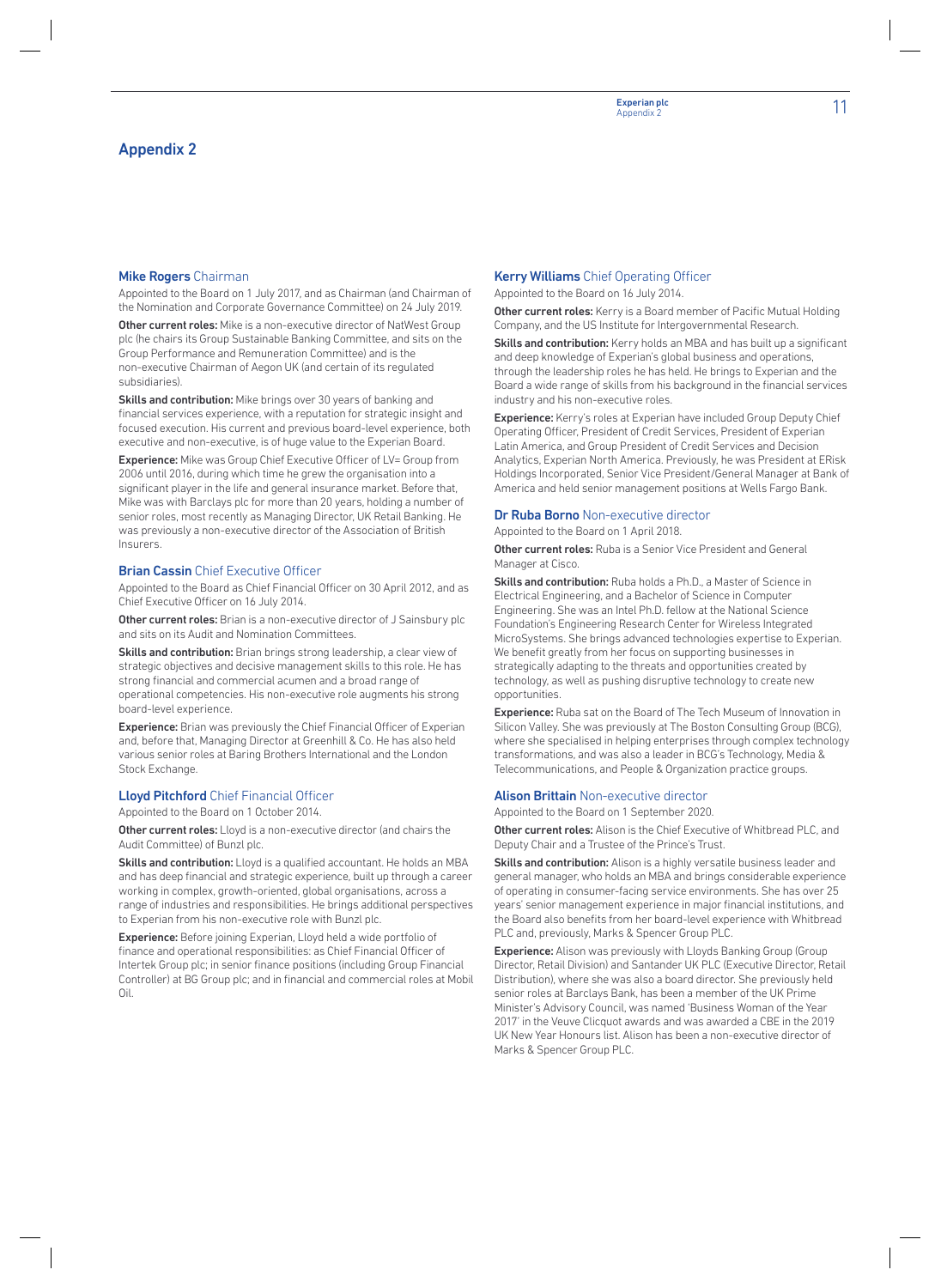#### Caroline Donahue Non-executive director

Appointed to the Board on 1 January 2017.

Other current roles: Caroline is on the Board of GoDaddy Inc., Emerge America, and the Computer History Museum. She is also on the Executive Committee of Northwestern C100, and is a mentor for She-Can.

Skills and contribution: Caroline brings extensive experience of international markets and technology as well as knowledge of consumer sales and marketing, innovation and consumer-centricity. The Board also benefits from her insight and extensive experience in mass-market, digital, multi-channel and business-to-consumer distribution, marketing, and brand and sales management.

**Experience:** Caroline previously held roles at Intuit where she was Executive Vice President, Chief Marketing and Sales Officer; Senior Vice President, Sales and Channel Marketing; Vice President and Director of Sales. She also held sales and channel management roles at Knowledge Adventure, NeXT Computer and Apple, Inc.

#### Luiz Fleury Non-executive director

Appointed to the Board on 8 September 2015.

Other current roles: Luiz is a Board member of Carrefour Brazil (the trading name of Atacadão S.A.), Magnopus, Inc. and Dotz, S.A.

Skills and contribution: Luiz has spent most of his career in financial services and has extensive insight and deep local knowledge of the Brazilian financial market. His considerable boardroom experience adds to the strength, depth and effectiveness of our Board.

Experience: Luiz has held Chief Executive roles at Cetip S.A., Banco Ibi and Redecard, together with senior finance and investment positions at Banco Citibank S.A., Banco Marka S.A. and C&A Brenninkmeyer Brasil. Luiz was President and a member of the Executive Board at Cetip S.A., and a Board member of Grupo Sequóia de Logística, Eneva S.A., Discount Malls do Brasil, Banco Ibi and FHV Holdings Ltda.

#### **Jonathan Howell Non-executive director**

Appointed to the Board on 1 May 2021.

Other current roles: Jonathan is the Chief Financial Officer of The Sage Group plc.

Skills and contribution: Jonathan has a wealth of financial, strategic, technology and regulatory expertise, encompassing both Business-to-Business (B2B) and Business-to-Consumer (B2C), which is of huge benefit to Experian. He is a highly regarded FTSE 100 Chief Financial Officer, and also brings considerable executive and non-executive UK-listed boardroom experience.

Experience: Jonathan was previously an independent non-executive director and Chairman of the Audit and Risk Committee of The Sage Group plc., for five years while serving as Group Finance Director of Close Brothers Group plc for 10 years until November 2018. Before that he was Group Finance Director at the London Stock Exchange Group plc for nine years and has also been a non-executive director of EMAP plc and Chairman of FTSE International. The early part of Jonathan's career was at Price Waterhouse where he qualified as a chartered accountant.

#### Deirdre Mahlan Non-executive director

Appointed to the Board on 1 September 2012.

Other current roles: Deirdre chairs our Audit Committee. She is a non-executive director (and chairs the Audit Committee) of The Duckthorn Portfolio, Inc.

Skills and contribution: Deirdre is a qualified accountant with an MBA and has many years' experience in senior finance and general management roles. Her financial expertise and experience ensure effective leadership of our Audit Committee. Deirdre also brings us the benefits of her previous board-level experience with Diageo plc.

Experience: Deirdre has held senior finance and general management roles, including most recently as President of Diageo North America, as well as Chief Financial Officer, Deputy Chief Financial Officer, Head of Tax and Treasury at Diageo plc, Senior Vice President, Chief Financial Officer at Diageo North America, and Vice President of Finance at Diageo Guinness USA, as well as various senior finance roles in Joseph Seagram and Sons, Inc. and PwC.

#### **George Rose** Deputy Chairman and Senior Independent **Director**

Appointed to the Board on 1 September 2012, as Deputy Chairman and Senior Independent Director on 16 July 2014 and as Chairman of the Remuneration Committee on 24 July 2019.

Other current roles: George chairs our Remuneration Committee and is a non-executive director of EXPO 2020 LLC.

Skills and contribution: George is a qualified accountant, whose career has included several high-level finance positions. As well as this financial expertise, he adds to the collective strength of the Board thanks to the numerous non-executive positions he has held with leading companies.

Experience: George was Group Finance Director and Director of Finance and Treasury at BAE Systems plc (where he was a Board member), and held senior finance positions at Leyland DAF plc and Rover Group. He was a non-executive director of National Grid plc, SAAB AB, Orange plc, and also (where he chaired the Audit Committee) Laing O'Rourke plc and Genel Energy plc. He has also been a member of the UK Industrial Development Advisory Board.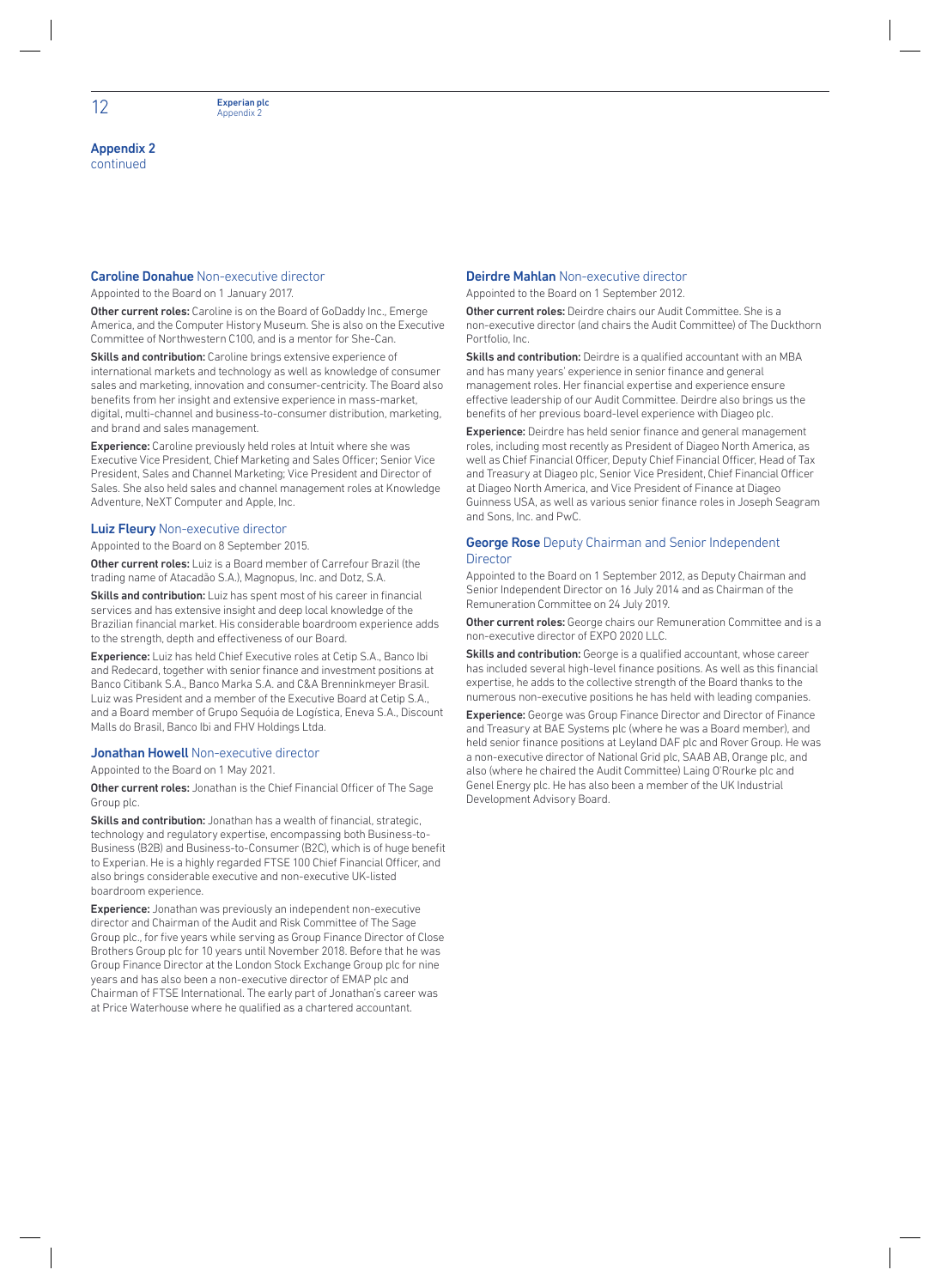#### **Time and location of the meeting**

In order to ensure the safety of the Company's shareholders, employees and directors, shareholders will not be permitted to attend the Company's AGM this year. Shareholders' participation and engagement will be facilitated electronically by using the Orient Capital webcasting platform. A summary of the procedures to be followed to access the Orient Capital platform is set out below and a user guide to the webcast is available on our website at www.experianplc.com.

#### **Following the AGM using the Orient Capital webcasting platform**

To access the AGM electronically, please visit the AGM section of our website at www.experianplc.com/investors/shareholders/agm/ and follow the link to the webcast for the AGM using your smartphone, tablet or computer. You will then be prompted to enter your unique 11-digit Investor Code (IVC) including any leading zeros and 'PIN'. Your PIN is the last 4 digits of your IVC. This will authenticate you as a shareholder, and allow you to view the AGM.

Your IVC can be found on your share certificate, or Experian Share Portal users (www.experianplc.com/shares) will find this under 'Manage your account' when logged in to the portal. You can also obtain your IVC by contacting Link Market Services (Jersey) Limited, the Company's registrars, on +44 800 141 2952 (or 0371 664 9245 for calls within the UK)\*. Access to the AGM will be available from 30 minutes before start of event, although you will not be able to view the AGM until the meeting is declared open. Questions during the meeting will be submitted through type-based functionality in the webcasting platform.

If your shares are held within a nominee and you wish to view the AGM, you will need to contact your nominee as soon as possible. Your nominee will need to present a corporate letter of representation to Link Market Services (Jersey) Limited, the registrars, as soon as possible and at least 72 hours (excluding non-business days) before the meeting, in order that they can obtain for you your unique IVC and PIN to enable you to view the AGM.

\*Lines are open from 8.30am to 5.30pm (UK time) Monday to Friday, calls are charged at the standard geographic rate and will vary by provider. Calls outside the UK will be charged at the applicable international rate.

#### **Questions**

This year shareholders are not permitted to attend the AGM, but if you would like to ask a question before the AGM, you can do so by using the shareholder question card attached to the proxy form or by submitting a question via email to agmquestions@experianplc.com. We will consider all questions and, if appropriate, address them via Experian's website (www.experianplc.com) or individually.

Questions will also be invited during the meeting when formally announced by the Chairman. Shareholders viewing the AGM electronically may ask questions via the Orient Capital platform by typing and submitting their question in writing via the Q&A box which is found underneath the speaker details on the left-hand side of the player.

#### **Voting arrangements**

Each of the resolutions to be put to the AGM will be taken on a poll. The results of the poll will be announced via a regulatory information service as soon as practicable following the conclusion of the meeting and will also be published on the Company's website at www.experianplc.com.

The Company has included on the proxy form a 'Vote Withheld' option, so shareholders can abstain on any particular resolution. However, it should be noted that a 'Vote Withheld' is not a vote in law and will not be counted in calculating the proportion of votes 'For' or 'Against' the particular resolution.

#### **Information rights**

A shareholder who holds shares on behalf of another person may nominate that person (a 'nominated person') to have information rights to receive all communications sent by the Company to its shareholders. Any shareholder wishing to make such a nomination should apply to the Company's registrars, Link Market Services (Jersey) Limited, at the address below giving details of the nominated person including their relationship with them.

#### **Action to be taken**

In order to ensure the safety of the Company's shareholders, employees and directors, shareholders will not be permitted to attend the Company's AGM this year. If you wish to register your proxy votes now in relation to the resolutions proposed, you should complete the enclosed proxy form appointing the Chairman of the meeting as your proxy and return it to the Company's registrars, Link Market Services (Jersey) Limited, at the address shown on the proxy form, to be received by no later than 1.30pm on Monday 19 July 2021. A postage stamp is not required for the proxy form if posted in the UK and, should shareholders wish, proxy forms may be placed in an envelope and addressed to the Company's registrars. Returning a completed form of proxy will not prevent you from subsequently viewing the AGM through the Orient Capital webcasting platform.

Shareholders wishing to vote at the AGM will need to submit proxy voting instructions by the relevant deadlines before the AGM, as it will not be possible to vote at the AGM using the Orient Capital platform.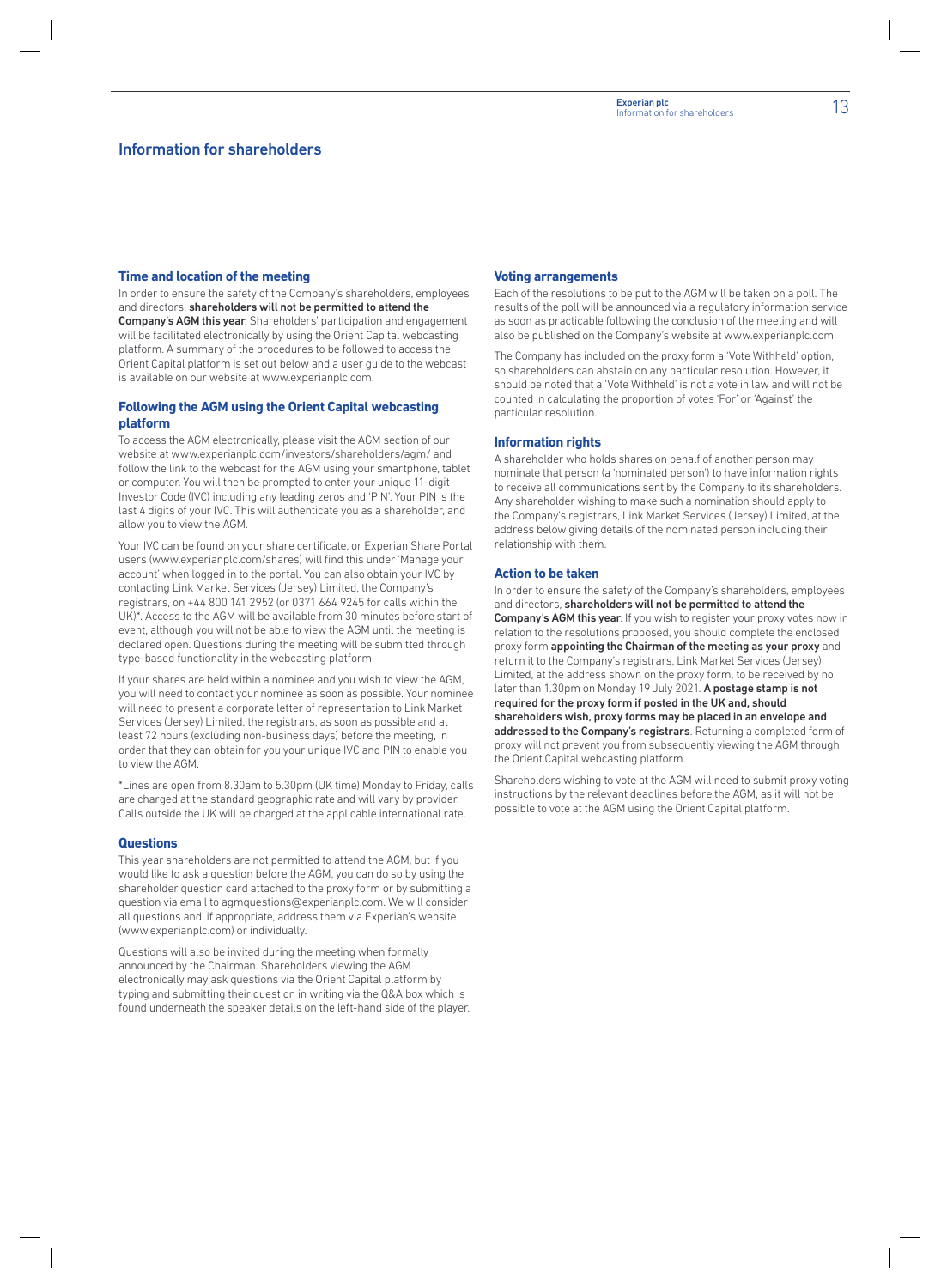#### Information for shareholders

continued

#### **Electronic proxy voting**

You may, if you wish, register the appointment of a proxy and/or voting instructions for this meeting online by registering for the Experian Share Portal service, at www.experianplc.com. Full details of the procedures are set out on this website. The proxy appointment and/or voting instructions must be received by Link Market Services (Jersey) Limited by no later than 1.30 pm on Monday 19 July 2021.

Please note that any electronic communication sent to the Company or the Company's registrars that is found to contain a computer virus will not be accepted.

CREST members who wish to appoint or instruct a proxy via the CREST electronic proxy appointment service should refer to the notes to this notice where there is information on how to proceed.

Institutional investors may be able to appoint a proxy electronically via the Proxymity platform, a process which has been approved by the registrars. For further information regarding Proxymity, please go to www.proxymity.io.

#### **Completing the form of proxy**

Notes on completing the form of proxy can be found on the form and in the notice of meeting and should be read carefully before the form is completed.

#### **General enquiries**

Link Market Services (Jersey) Limited maintains the Company's register of members. They provide a telephone helpline service (telephone number + 44 800 141 2952 (or 0371 664 9245 for calls within the UK). Calls are charged at the standard geographic rate and will vary by provider. Calls outside the UK will be charged at the applicable international rate. Lines are open between 8.30am and 5.30pm (UK time) Monday to Friday excluding public holidays in England and Wales. If you have any queries about the Annual General Meeting or about your shareholding, please contact Link Market Services (Jersey) Limited at the following address:

Link Market Services (Jersey) Limited PO Box 532 St Helier Jersey JE4 5UW Channel Islands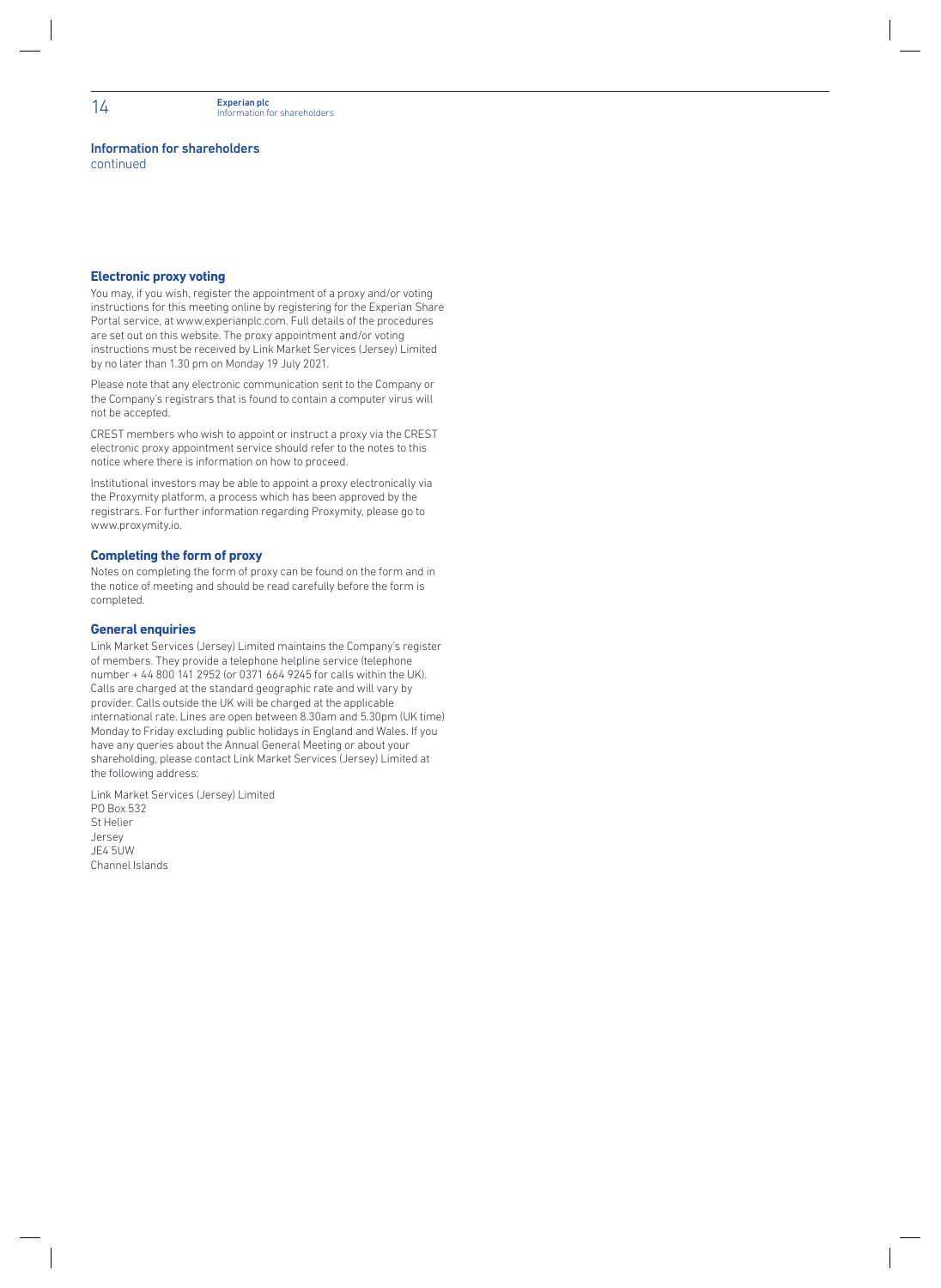#### **Experian Share Portal**

#### Manage your shareholding wherever, whenever, on the Experian Share Portal

#### The Experian Share Portal is a secure online site where you can

**Sign up** for electronic communications

- **D** View your holdings and get an indicative value
- **D** View your dividend payment history
- **B** Get copies of your dividend tax vouchers
- **D** Choose to receive your dividend direct to your bank account
- **D** Update your address details
- **Buy** and sell shares
- **Register** your AGM proxy votes.

It only takes a few minutes to register, just visit www.experianplc.com/shares. Remember to have your 11-digit Investor Code to hand.

#### **Contact details**

#### Visit the Experian Share Portal

www.experianplc.com/shares

#### By email

experian@linkregistrars.com

#### By post

Experian Shareholder Services Link Market Services (Jersey) Limited, PO Box 532, St Helier, Jersey, JE4 5UW, Channel Islands

#### By telephone

Call +44 800 141 2952 (or 0371 664 9245 for calls within the UK). Calls are charged at the standard geographic rate and will vary by provider. Calls from outside the UK will be charged at the applicable international rate. Lines are open between 8.30am and 5.30pm (UK time) Monday to Friday excluding public holidays in England and Wales.





Designed and produced by **Friend** www.friendstudio.com Print: Pureprint Group

This report has been printed on UPM Finesse Silk which is FSC® certified and made from 100% Elemental Chlorine Free (ECF) pulp. The mill and the printer are both certified to ISO 14001 environmental management. The report was printed using vegetable based inks by a CarbonNeutral® printer.